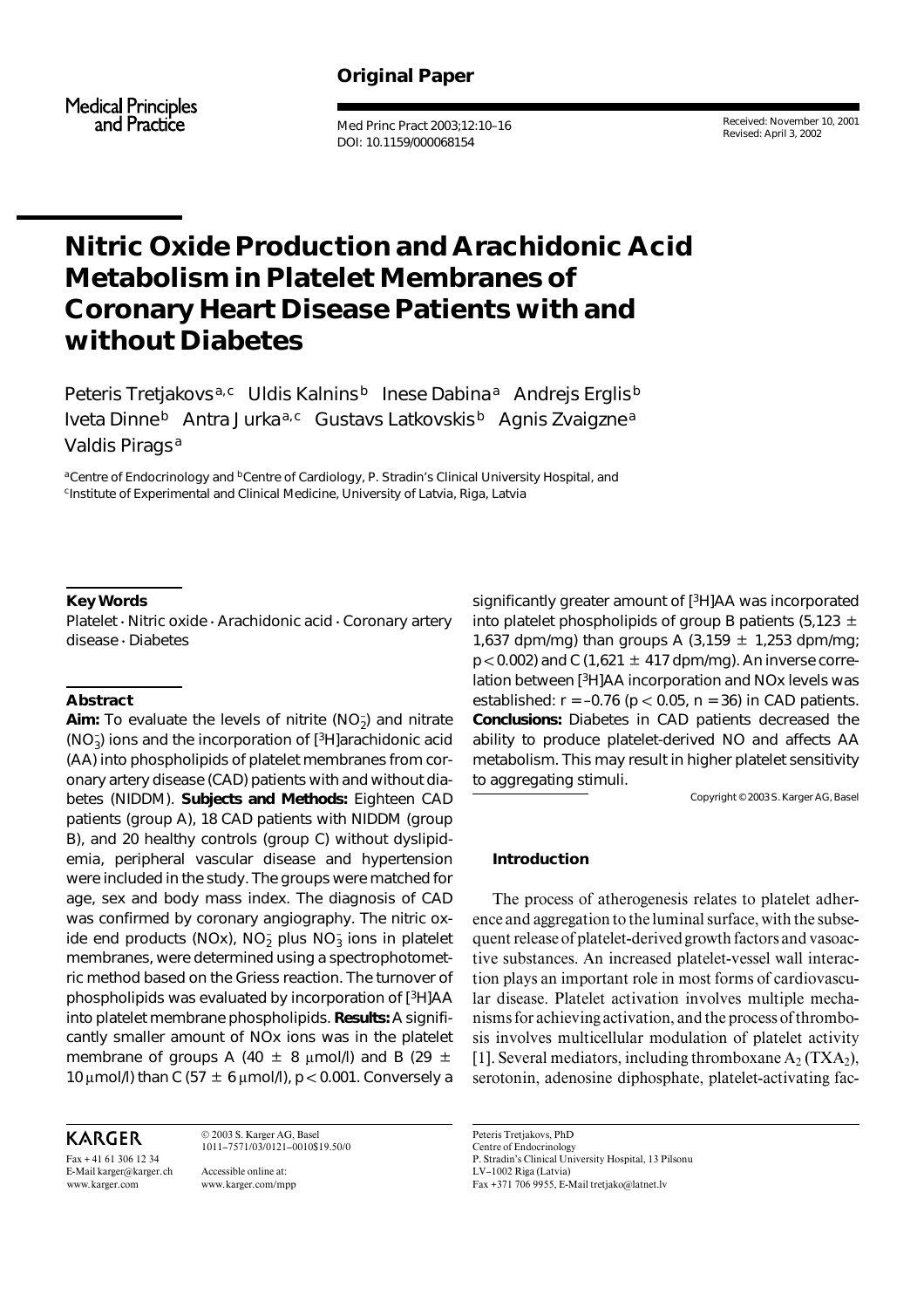| <b>Table 1.</b> Clinical characteristics of study<br>groups |                                  | CAD patients                  |                            | Control               |
|-------------------------------------------------------------|----------------------------------|-------------------------------|----------------------------|-----------------------|
|                                                             |                                  | without diabetes<br>(group A) | with diabetes<br>(group B) | subjects<br>(group C) |
|                                                             | n(M/F)                           | 18(9/9)                       | 18(10/8)                   | 20(9/11)              |
|                                                             | Age, years                       | $51 \pm 10$                   | $52 \pm 9$                 | $49 \pm 12$           |
|                                                             | Body mass index, $\text{kg/m}^2$ | $26.8 \pm 1.3$                | $27.1 \pm 1.0$             | $26.1 \pm 1.7$        |
|                                                             | Smokers, n                       | 4                             | 3                          |                       |
|                                                             | Total cholesterol, mmol/l        | $5.3 \pm 0.6$                 | $5.5 \pm 0.9$              | $5.2 \pm 0.5$         |
|                                                             | HDL cholesterol, mmol/l          | $1.3 \pm 0.4$                 | $1.4 \pm 0.3$              | $1.3 \pm 0.2$         |
|                                                             | LDL cholesterol, mmol/l          | $3.3 \pm 0.8$                 | $3.4 \pm 0.9$              | $3.0 \pm 0.7$         |
|                                                             | Triglyceride, mmol/l             | $1.2 \pm 0.9$                 | $1.3 \pm 0.8$              | $1.2 \pm 0.4$         |
|                                                             | HbA <sub>1c</sub> , %            | $4.7 \pm 1.1$                 | $6.4 \pm 1.0*$             | $3.8 \pm 0.6$         |
|                                                             | Arm blood pressure, mm Hg        | $127 \pm 10/81 \pm 8$         | $132 \pm 9/82 \pm 7$       | $126 \pm 10/80 \pm 7$ |

 $M = Male$ ; F = female. Results are expressed as number (n), or mean  $\pm SD$ . \* p < 0.001 compared to the controls.

tor, oxygen-derived free radicals, activated thrombin, and tissue factor, promote platelet aggregation and vasoconstriction. At the sites of endothelial injury, there is reduction in absolute or relative amounts of endogenous inhibitors of platelet aggregation, including nitric oxide (NO), prostacyclin, and tissue plasminogen activator. Loss of the effects of endogenous inhibitors preventing platelet aggregation and vasoconstriction promotes a prothrombotic and vasoconstrictive environment [2].

Studies have revealed that not only endotheliumderived NO but also platelet-derived NO inhibits aggregation [3, 4]. Platelet-derived NO is involved in the control of platelet aggregability via cyclic 3',5'-guanosine monophosphate (cGMP) synthesis and activates cGMP-dependent protein kinase, leading to inhibition of aggregation agonists, including  $TXA_2$  [5]. NO is also involved in regulating cyclooxygenase, where  $TXA_2$  is a major product of arachidonic acid (AA) conversion [6, 7]. Therefore, NO can be a potent inhibitor of cyclooxygenase activities in platelets [8].

Cardiovascular risk factors such as diabetes, dyslipidemia and hypertension are associated with increased platelet activation and decreased antithrombotic properties of the blood vessel wall [9]. Decreased constitutive endothelium-derived NO synthase activity and subsequent impaired activation by NO of soluble guanylate cyclase occur in diabetic patients and most likely contribute to the development of cardiovascular complications [10]. We had previously reported that dyslipidemia was associated with decreased platelet-derived NO production in coronary artery disease (CAD) patients without

diabetes or hypertension [11] and that diabetes might induce platelet hyperreagibility via increased protein kinase  $C_{\beta1}$  activity [12]. The results of the experimental investigation in glomeruli of streptozocin-diabetic rats indicated a progressive impairment of NO-dependent cGMP generation, which might be mediated in part by  $TXA<sub>2</sub>$  and activation of protein kinase C [13]. Therefore, we hypothesized that similar mechanisms might also be present in diabetic human platelets. Besides, platelet aggregation in diabetic patients increased despite good glycemic control [14].

This study was undertaken to assess changes in NO synthase activity and AA metabolism in platelet membranes of CAD patients with diabetes mellitus, but without dyslipidemia or hypertension.

## **Subjects and Methods**

#### *Subjects*

Thirty-six patients with CAD, aged 40–70, were divided into two equal groups: group A (18 patients) had CAD alone and group B (18 patients) had CAD with type 2 diabetes mellitus (NIDDM). Twenty healthy subjects without CAD and NIDDM served as control (group C). The diagnosis of CAD was defined as exertion angina stable for at least 3 previous months. History of myocardial infarction or unstable angina was not an exclusion criterion unless an event had taken place within the previous 3 months. The diagnosis of CAD was confirmed by coronary angiography (performed on GE Medical System) and defined as 50% stenosis in at least one of the three major coronary arteries. CAD patients with any previous interventional treatment were excluded.

NO and AA in Platelet Membranes Med Princ Pract 2003;12:10–16 11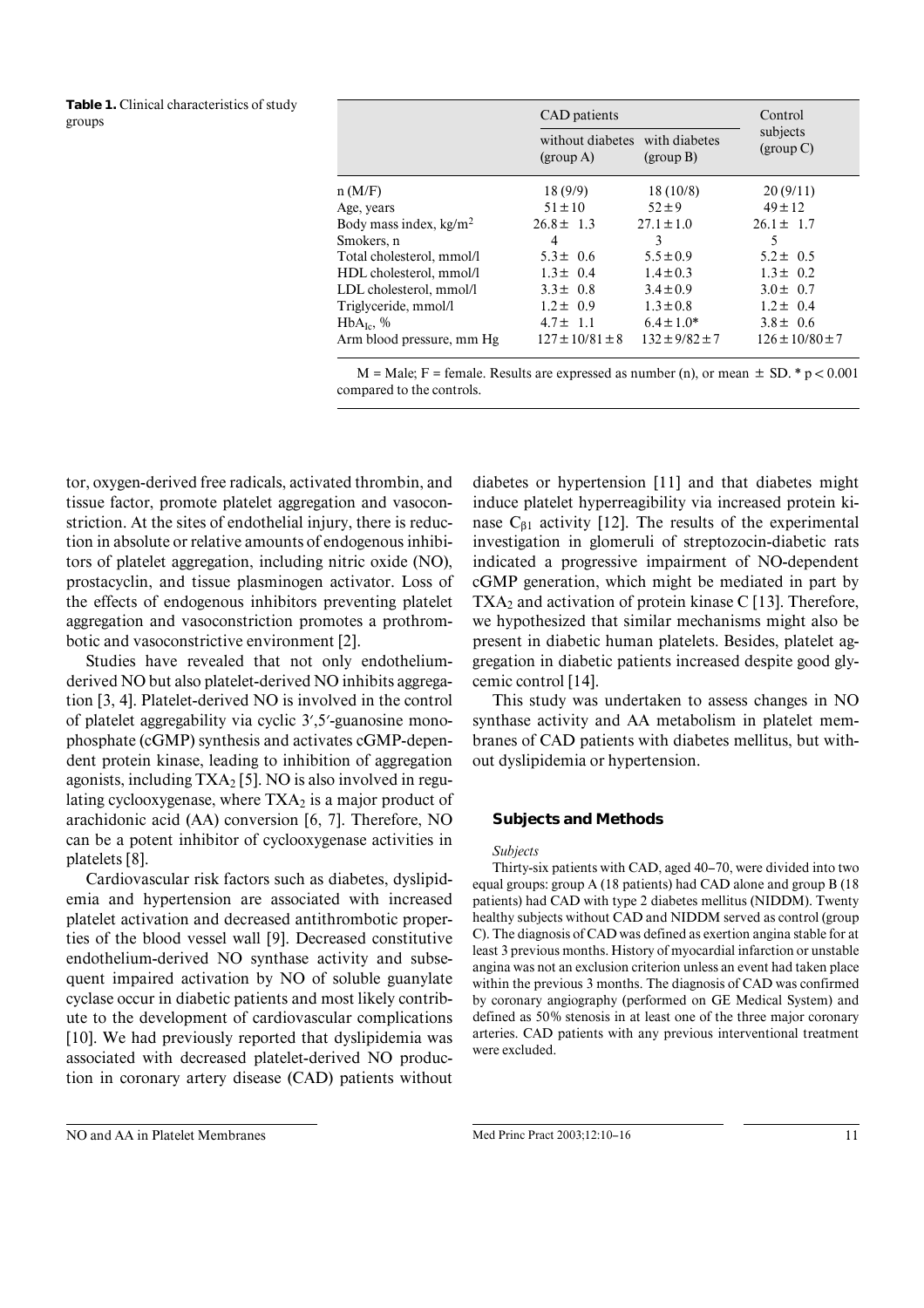

**Fig. 1.** Incorporation of [3H]AA into platelet membrane phospholipids of CAD patients  $(n = 36)$  and controls  $(C; n = 20)$ . Values are means  $\pm$  SD.

Clinically stable diabetics with good or satisfactory glycemic control (glycated hemoglobin  $HbA_{Ic}$  < 7.5%) without proteinuria or other late stages of diabetic complications were included. Exclusion criteria for all subjects were dyslipidemia, any lipid lowering therapy within the previous 6 weeks, concomitant disorder affecting lipid levels, stroke, peripheral artery disease, venous insufficiency, pulmonary disease, anemia, hypertension, or malignancy. The groups were matched for age, sex, and body mass index (table 1). Informed consent was obtained from all subjects and the protocol was approved by the ethics committee.

#### *Procedures*

Twenty milliliters of venous blood was obtained from each subject after an overnight fast and abstinence from cigarette smoking for at least 12 h. The blood was centrifuged at 360 *g* for 10 min at 4**°**C (Hermle Z323H, Germany). Platelet-rich plasma was aspirated into a tube and centrifuged at 800 *g* for 10 min, at 4**°**C. Platelets were separated and purity was checked my microscopy of stained platelets. The average number of platelets in the sample was  $2.2 \times 10^9$ . Samples of platelets were lysed by sonication, in the presence of homogenization buffer (ultrasound homogenizer B, Braun Labsonic, Germany). To remove cytosolic cell extracts, samples were prepared by ultracentrifugation at 100,000 *g* for 50 min at 4**°**C. Membrane cell extracts were prepared by processing the remaining platelet mass with sonication as previously described, and by using ultracentrifugation at 100,000 *g* for 10 min at 4**°**C. The amount of protein in samples was determined by the Bradford method, which is based on a color change in response to various concentrations of proteins (Novaspec II, Pharmacia Biotech, UK). The protein concentration (mean  $\pm$  SD) was 3.2  $\pm$  0.5 mg/ml.

To assess NO synthase activity, the level of NO end products – nitrite (NO<sub>2</sub>) plus nitrate (NO<sub>3</sub>) – in platelet membranes was determined using a spectrophotometric method based on the Griess reaction [15, 16]. Briefly NO was oxidized to stable compounds of  $NO<sub>2</sub>$ 

and  $NO_3^-$ ,  $NO_3^-$  was converted to  $NO_2^-$  and the amount of  $NO_2^-$  was measured. In this way, the total amount of  $NO<sub>2</sub><sup>-</sup>$  plus  $NO<sub>3</sub><sup>-</sup>$  in the sample was measured. Freshly activated cadmium granules (2–2.5 g) were added to 1ml of pretreated deproteinized samples. After continuous stirring for 10 min, the samples were transferred to appropriate tubes for  $NO_2^-$  determination with Griess reagents [1% sulfanilamide, 5% H3PO4, and 0.1% N-(1-naphthyl)-ethylenediamine]. A standard curve using defined  $NO_2^-$  standard samples (0–100  $\mu$ *M*) diluted in deionized distilled water was generated. Absorbance was measured at 550 nm [17, 18].

To assess changes in AA metabolism, the incorporation of [3H]AA into platelet membrane phospholipids [19], predominantly into phosphatidylcholine [20], was evaluated. Platelets were labeled with  $0.5 \mu$ Ci/ml <sup>[3</sup>H]AA for 30 min at 37<sup>°</sup>C in phosphate buffer (pH 6.5). Platelet phospholipid was extracted by the method of Niwa et al. [21, 22]. Radioactivity was measured by liquid scintillation counting and expressed as disintegrations per minute per milligram platelet protein. Glycated hemoglobin HbA<sub>Ic</sub> was determined and other clinical and biochemical analyses, including plasma concentrations of total cholesterol, triglyceride, and high-density lipoprotein (HDL) cholesterol, were performed by means of commercial enzymatic assays. Low-density lipoproteins (LDL) cholesterol was determined indirectly according to the formula of Friedewald et al. [23].

### *Statistics*

Data were expressed as means  $\pm$  SD. Differences among groups were analyzed using the Mann-Whitney U test. Regression analysis was performed to evaluate the independent relations between parameters. A value of two-tailed  $p < 0.05$  was considered statistically significant.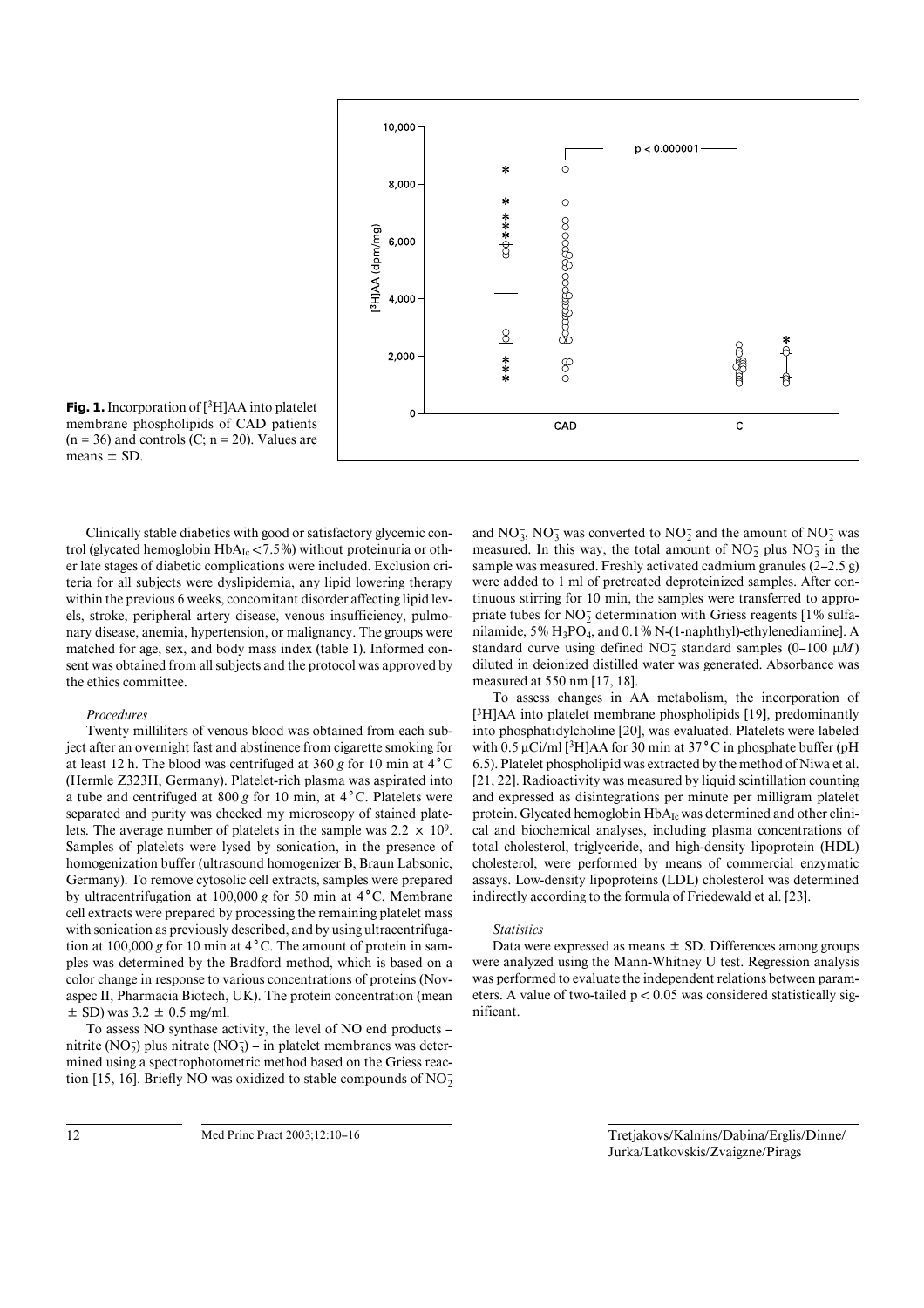

**Fig. 2.** Incorporation of [3H]AA into platelet membrane phospholipids of CAD patients  $(A; n = 18)$ , CAD patients with diabetes  $(B;$  $n = 18$ ), and controls (C;  $n = 20$ ).  $a p < 0.001$ (vs. C);  $\frac{b}{p}$   $\geq$  0.00001 (vs. C).

**Fig. 3.** NO end products  $(NO<sub>2</sub><sup>-</sup> plus NO<sub>3</sub>)$  in platelet membranes of CAD patients ( $n = 36$ ) and controls (C;  $n = 20$ ). Values are means  $\pm$ SD.

# **Results**

A significantly greater amount of [3H]AA was incorporated into platelet membrane phospholipids of all CAD patients (4,083  $\pm$  1,737 dpm/mg) than healthy subjects  $(1,621 \pm 417 \text{ dpm/mg}, p < 0.000001)$  (fig. 1). A significantly greater amount of [3H]AA was incorporated in the platelet membrane phospholipids of NIDDM patients than in patients with CAD alone  $(5,123 \pm 1,637 \text{ dpm/mg})$ or in normal controls  $(3,159 \pm 1,253 \text{ dpm/mg}, p < 0.002)$  (fig. 2). All CAD patients had a significantly smaller amount of NO end products ( $35 \pm 10 \mu$ mol/l) in platelet membranes than healthy subjects (57  $\pm$  6  $\mu$ mol/l, p < 0.0001) (fig. 3). The amount of NO end products in CAD patients alone (29  $\pm$  10 µmol/l) was smaller than that of CAD patients with NIDDM (40  $\pm$  8  $\mu$ mol/l). The difference was statistically significant,  $p < 0.001$  (fig. 4).

An inverse correlation between [3H]AA incorporation and NO end product concentration in platelet membranes was:  $r = -0.76$  ( $p < 0.05$ ,  $n = 36$ ) in CAD patients (fig. 5).

NO and AA in Platelet Membranes Med Princ Pract 2003;12:10–16 13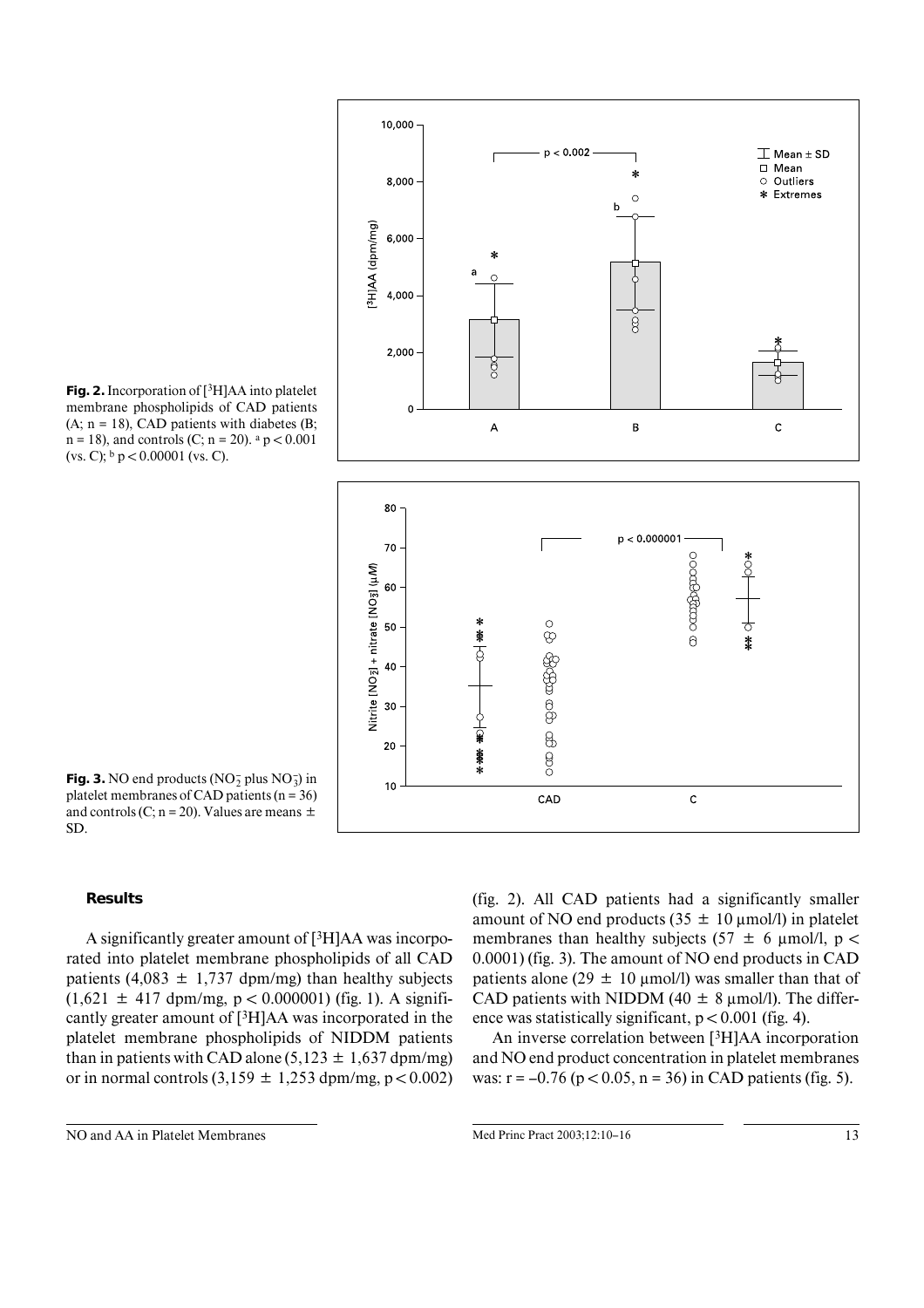

**Fig. 4.** NO end products ( $NO_2^-$  plus  $NO_3^-$ ) in platelet membranes of CAD patients  $(A; n =$ 18), CAD patients with diabetes (B;  $n = 18$ ), and controls (C;  $n = 20$ ).  $a p < 0.001$  (vs. C);  $b$  p < 0.00001 (vs. C).

**Fig. 5.** Correlation between the NO end products ( $NO<sub>2</sub><sup>-</sup>$  plus  $NO<sub>3</sub><sup>-</sup>$ ) in platelet membranes and the incorporation of [3H]AA into platelet membrane phospholipids of CAD patients:  $r = -0.76$  ( $p < 0.05$ ,  $n = 36$ ).

# **Discussion**

Data obtained in this study indicate that significant differences exist in AA metabolism and NO production in platelet membranes between CAD patients and healthy subjects. The data show that there is a greater amount of AA incorporation and smaller amount of NO production in platelet membranes in CAD patients with diabetes mellitus than nondiabetic CAD patients or healthy subjects

by indicating an inverse relationship between AA metabolism and NO production in the platelet membranes.

Recent studies have revealed that platelet-derived NO autoregulates platelet aggregation [3, 4]. There is evidence suggesting that NO has an influence on AA metabolism. NO can be a potent inhibitor of the cyclooxygenase activities [8] and may contribute to a decrease of  $TXA_2$  production [24]. It is known that platelet NO stimulates production of cGMP and activates cGMP-dependent protein

<sup>14</sup> Med Princ Pract 2003;12:10–16 Tretjakovs/Kalnins/Dabina/Erglis/Dinne/ Jurka/Latkovskis/Zvaigzne/Pirags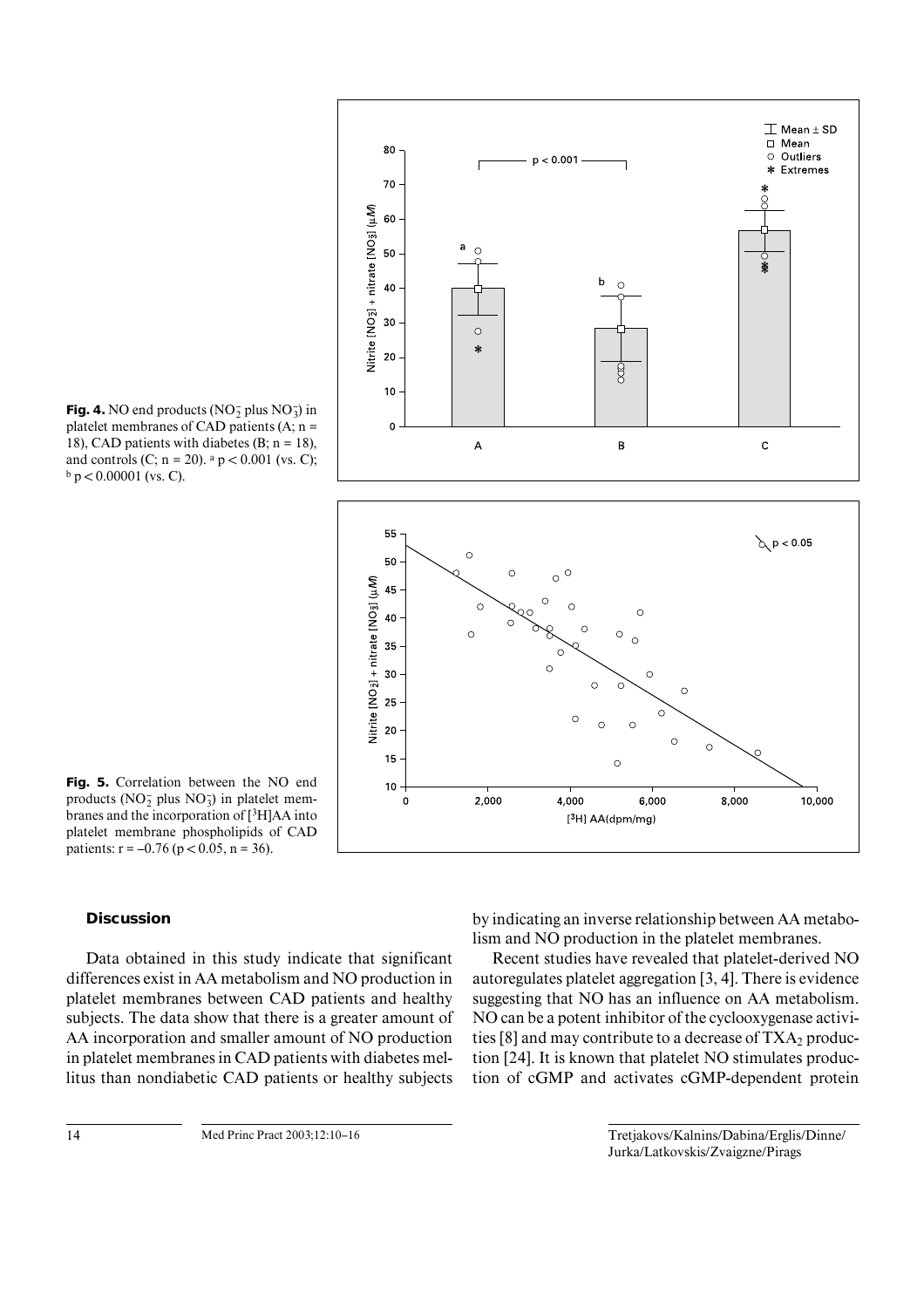kinase (G kinase), leading to inhibition of Galphaq-phospholipase C-inositol 1,4,5-triphosphate signalling and intracellular calcium mobilization for several important agonists, including  $TXA_2$  [5].

There are other mechanisms of NO influence. NO exerts effects on thrombin receptor-activating, peptideinduced platelet aggregation and the surface expression of platelet activation markers [25]. Besides, NO-generating agents may inhibit P-selectin upregulation by lysophosphatidylcholine, an atherogenic lysophospholipid in oxidatively modified low-density lipoprotein (oxLDL) [26]. Evidence suggests that NO increases platelet sensitivity to the antiaggregating effects of substances acting via cGMP (insulin), and via cyclic adenosine-monophosphate (prostacyclin) [27, 28]. These mechanisms are impaired in atherosclerotic patients [29].

In the heart, all cell types are affected by diabetes: the myocyte, the vasculature and the blood cells. Hyperglycemia causes significant protein alterations and an oxidative stress [30]. It is well established that platelet production of  $TXA_2$  and prostaglandin  $E_2$  are increased in diabetic patients [31]. A positive linear relationship was found between  $HbA_{Ic}$  and  $TXB_2$  (a more stable form of  $TXA<sub>2</sub>$ ) production. The results indicate that metabolic alterations can affect platelet function independently of vascular complications. The presence of increased  $TXB<sub>2</sub>$ and prostaglandin  $E_2$  production from endogenous AA suggests that the activation of cyclooxygenase is not the only possible mechanism of platelet activation and that probably an increased availability of platelet AA plays an important role in the enhanced platelet aggregation commonly found in diabetics [31].

Platelets of diabetics and CAD patients with or without diabetes have greater sensitivity to aggregation, which might be due to the increased thromboxane synthetase system activity independently of total cholesterol or platelet phospholipid fatty acid distribution [32]. It might be possible that CAD patients with diabetes have elevated oxLDL in platelets as a result of oxidative stress induced by hyperglycemia [33]. Evidence also exists that oxLDL stimulates platelet function primarily by diminishing NO synthase expression, and this effect of oxLDL can be blocked by HDL [34]. It is known that production of  $TXB<sub>2</sub>$  by platelets increases in patients with hypercholesterolemia [35] and oxLDL reduces the response of soluble guanylyl cyclase to nitrovasodilators [36]. oxLDL leads to impairment of calcium transport, resulting in activation of phospholipids, and, consequently, enhances formation of AA. An increased concentration of lipid peroxides may shift the prostaglandin synthesis from prostacyclin to thromboxane, causing enhanced platelet aggregability [37].

## **Conclusion**

CAD patients have significantly altered AA metabolism, which is associated with reduced NO production in platelet membranes. These findings are consistent with the concept that NO is involved in the regulation of antiaggregating activities in multiple ways. Our results suggest that diabetes in CAD patients decreases the ability to produce platelet-derived NO and affects AA metabolism. This may result in higher platelet sensitivity to aggregating stimuli.

## **References**

- 1Rao GH, Rao AT: Pharmacology of platelet activation-inhibitory drugs. Indian J Physiol Pharmacol 1994;38:69–84.
- 2 Willerson JT: Conversion from chronic to acute coronary heart disease syndromes: Role of platelets and platelet products. Tex Heart Inst J 1995;22:13–19.
- 3 Tsao PS, Theilmeier G, Singer AH, Leung LL, Cooke JP: *L*-Arginine attenuates platelet reactivity in hypercholesterolemic rabbits. Arterioscler Thromb 1994;14:1529–1533.
- 4 Anfossi G, Russo I, Massucco P, Mattiello L, Perna P, Tassone F, Trovati M: *L*-Arginine modulates aggregation and intracellular cyclic 3,5-guanosine monophosphate levels in human platelets: Direct effect and interplay with antioxidative thiol agent. Thromb Res 1999;94: 307–316.
- 5 Wang GR, Zhu Y, Halushka PV, Lincoln TM, Mendelsohn ME: Mechanism of platelet inhibition by nitric oxide: In vivo phosphorylation of thromboxane receptor by cyclic GMP-dependent protein kinase. Proc Natl Acad Sci USA 1998;95:4888–4893.
- 6 Salvemini D: Regulation of cyclooxygenase enzymes by nitric oxide. Cell Mol Life Sci 1997; 53:576–582.
- 7 Tsikas D, Ikic M, Tewes KS, Raida M, Frolich JC: Inhibition of platelet aggregation by Snitroso-cysteine via cGMP-independent mechanisms: Evidence of inhibition of thromboxane A2 synthesis in human blood platelets. FEBS Lett 1999;442:162–166.
- 8 Fujimoto Y, Tagano S, Ogawa K, Sakuma S, Fujita T: Comparison of the effects of nitric oxide and peroxynitrite on the 12-lipoxygenase and cyclooxygenase metabolism of arachidonic acid in rabbit platelets. Prostaglandins Leukot Essent Fatty Acids 1998;59:95–100.
- 9 Luscher TF, Pfisterer M: Thrombocyte inhibitors in cardiovascular therapy. Schweiz Rundsch Med Prax 1990;79:1132–1141.
- 10 Lyons D: Impairment and restoration of nitric oxide-dependent vasodilation in cardiovascular disease. Int J Cardiol 1997;62:S101–S109.
- 11 Tretjakovs P, Kalnins U, Dabina I, Dinne I, Erglis A, Kumsars I, Jurka A: Plasma HDLcholesterol has an effect on nitric oxide production and arachidonic acid metabolism in the platelet membranes of coronary heart disease patients without LDL-hypercholesterolemia. Med Sci Monit 2000;6:507–511.

NO and AA in Platelet Membranes Med Princ Pract 2003;12:10–16 15